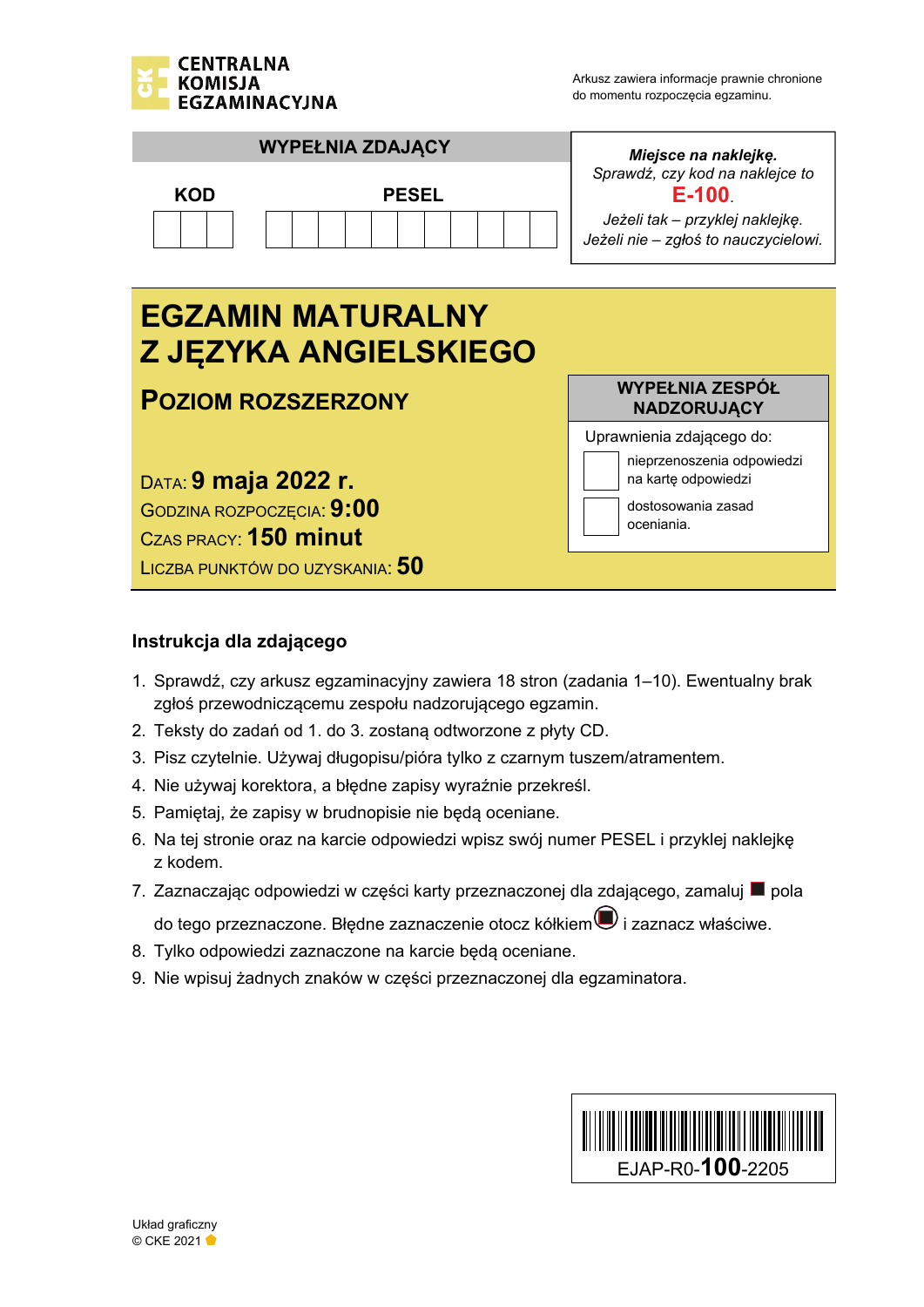## **Zadanie 1. (0–3)**

**Usłyszysz dwukrotnie trzy teksty. Z podanych odpowiedzi wybierz właściwą, zgodną z treścią nagrania. Zakreśl jedną z liter: A, B albo C.** 

## **Tekst 1.**

#### **1.1. The woman recounts her experience in order to**

- **A.** demand heavier fines for people who engage in antisocial behaviour.
- **B.** suggest what action could be taken in response to antisocial behaviour.
- **C.** complain about the lack of authorities' reaction to antisocial behaviour.

#### **Tekst 2.**

## **1.2. What are the speakers doing?**

- **A.** recommending the best way to deal with cleaning staff
- **B.** encouraging cleaning staff to work more effectively
- **C.** discussing the idea of employing cleaning staff

## **Tekst 3.**

## **1.3. Which is the best headline for the news item?**

- **A.** DURABILITY OF CYCLE PATH QUESTIONED
- **B.** OPENING OF CYCLE PATH POSTPONED AGAIN
- **C.** CONCERNS ABOUT LONG-TERM IMPACT OF CYCLE PATH

#### **Zadanie 2. (0–4)**

**Usłyszysz dwukrotnie cztery wypowiedzi związane z kartami płatniczymi. Do każdej wypowiedzi (2.1.–2.4.) dopasuj odpowiadające jej zdanie (A–E). Wpisz rozwiązania do tabeli.** 

**Uwaga: jedno zdanie zostało podane dodatkowo i nie pasuje do żadnej wypowiedzi.** 

#### **This speaker**

- **A.** was surprised to receive a refund of the money which had been stolen.
- **B.** publicised some information regarding the theft of money.
- **C.** had to face embarrassing comments on social media.
- **D.** took action despite a positive outcome.
- **E.** felt awkward because of a comment someone made.

| 2.1. | 2.2. | 2.3. | 2.4. |
|------|------|------|------|
|      |      |      |      |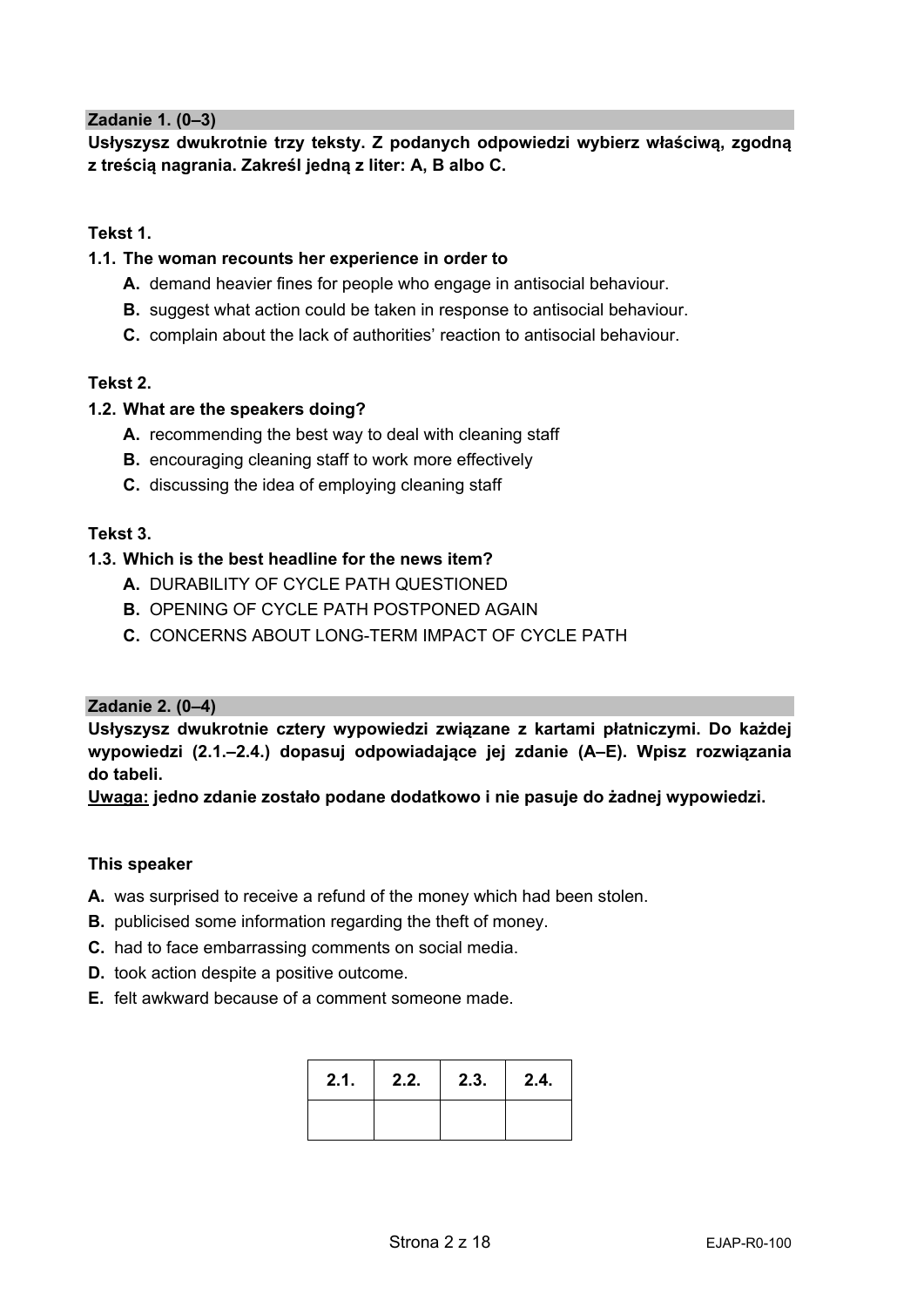## **Zadanie 3. (0–5)**

**Usłyszysz dwukrotnie wywiad na temat kradzieży kaktusów (ang.** *theft of cacti***). Z podanych odpowiedzi wybierz właściwą, zgodną z treścią nagrania. Zakreśl jedną z liter: A, B, C albo D.** 

#### **3.1. According to Ray, the illegal cactus trade has grown recently because**

- **A.** the availability of rare species has decreased.
- **B.** demand for cacti has been boosted by fashion trends.
- **C.** there are not enough places selling cacti as souvenirs.
- **D.** the falling price of cacti on the black market attracts more buyers.

#### **3.2. When talking about the factors making cactus theft easier, Ray points out that**

- **A.** US Fish and Wildlife officers rarely patrol deserts.
- **B.** most cactus thieves manage to avoid getting caught.
- **C.** some aspects of online transactions are not adequately regulated.
- **D.** the number of specialists monitoring online sales has been reduced.

#### **3.3. The landscaper who Ray refers to**

- **A.** was imprisoned after trying to steal a number of cacti.
- **B.** worked single-handedly when stealing the cacti.
- **C.** was spotted by a ranger driving a pickup truck.
- **D.** managed to get away without a prison sentence.

#### **3.4. According to Gene Joseph, cactus theft can be prevented by**

- **A.** raising awareness of the harm to nature caused by cactus loss.
- **B.** making people realize how difficult growing cacti is.
- **C.** encouraging people to grow cacti at home.
- **D.** supplying legally grown cacti to the market.

#### **3.5. When talking about the use of technology in fighting cactus theft, Ray**

- **A.** expresses his concern about the number of microchipped cacti.
- **B.** points to the success of a project aimed at dealing with cactus theft.
- **C.** explains why the adopted method is limited to Saguaro National Park.
- **D.** questions the effectiveness of measures introduced by Saguaro National Park.

#### *PRZENIEŚ ROZWIĄZANIA ZADAŃ OD 1. DO 3. NA KARTĘ ODPOWIEDZI!*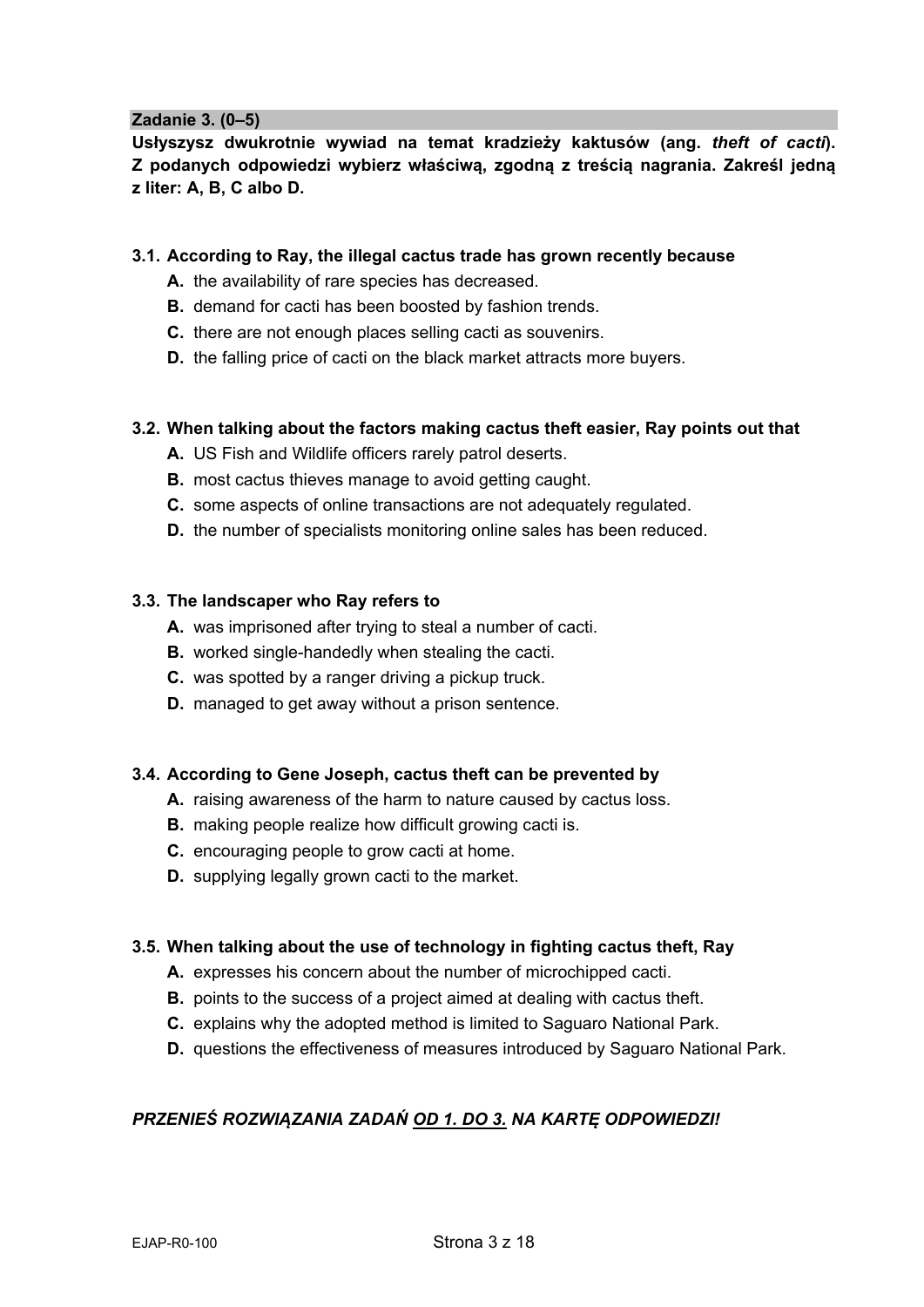## **Zadanie 4. (0–4)**

**Przeczytaj tekst, który został podzielony na trzy części (A–C), oraz pytania go dotyczące (4.1.–4.4.). Do każdego pytania dopasuj właściwą część tekstu. Wpisz rozwiązania do tabeli.** 

**Uwaga: jedna część tekstu pasuje do dwóch pytań.** 

| 4.1. | link the origin of the dollar sign (\$) to a certain geographical landmark? |  |
|------|-----------------------------------------------------------------------------|--|
| 4.2. | point to a non-English origin of the word dollar?                           |  |
| 4.3. | express regret that the roots of the US dollar sign are difficult to trace? |  |
| 4.4. | compare the value of one currency to another?                               |  |

#### **In which paragraph does the author**

## THE CURIOUS ORIGINS OF THE DOLLAR

- **A.** The dollar has an exciting history. In 1520, the Kingdom of Bohemia began making coins using silver from a mine in Joachimsthal. Logically, the coin was called the Joachimsthaler. Shortened to *thaler* the name found its way into other languages, for example, *daler* in Dutch. And, it was the Dutch coin that, thanks to booming international trade, made its way to the Dutch New Netherland Colony. It's noteworthy that the modern pronunciation of *dollar* is remarkably close to the 17<sup>th</sup>-century Dutch pronunciation of *daler*. Unfortunately, there is no straightforward answer to the question of how the dollar sign originated.
- **B.** One theory is that the dollar sign comes from the Pillars of Hercules, as the Ancient Greeks used to call the two rocks at the entrance to the Straits of Gibraltar. When King Ferdinand II of Aragon claimed the Straits of Gibraltar in 1492, he ordered the production of coins showing the Pillars of Hercules wrapped in a banner. When the Spanish colonized America, the coins travelled with them and so the Pillars of Hercules became a symbol of the New World. In the 18<sup>th</sup> and 19<sup>th</sup> centuries they also appeared on the Spanish dollar, known as the peso. This showed two columns with a ribbon wrapped around them in an S shape. The similarity to the American dollar sign seems obvious.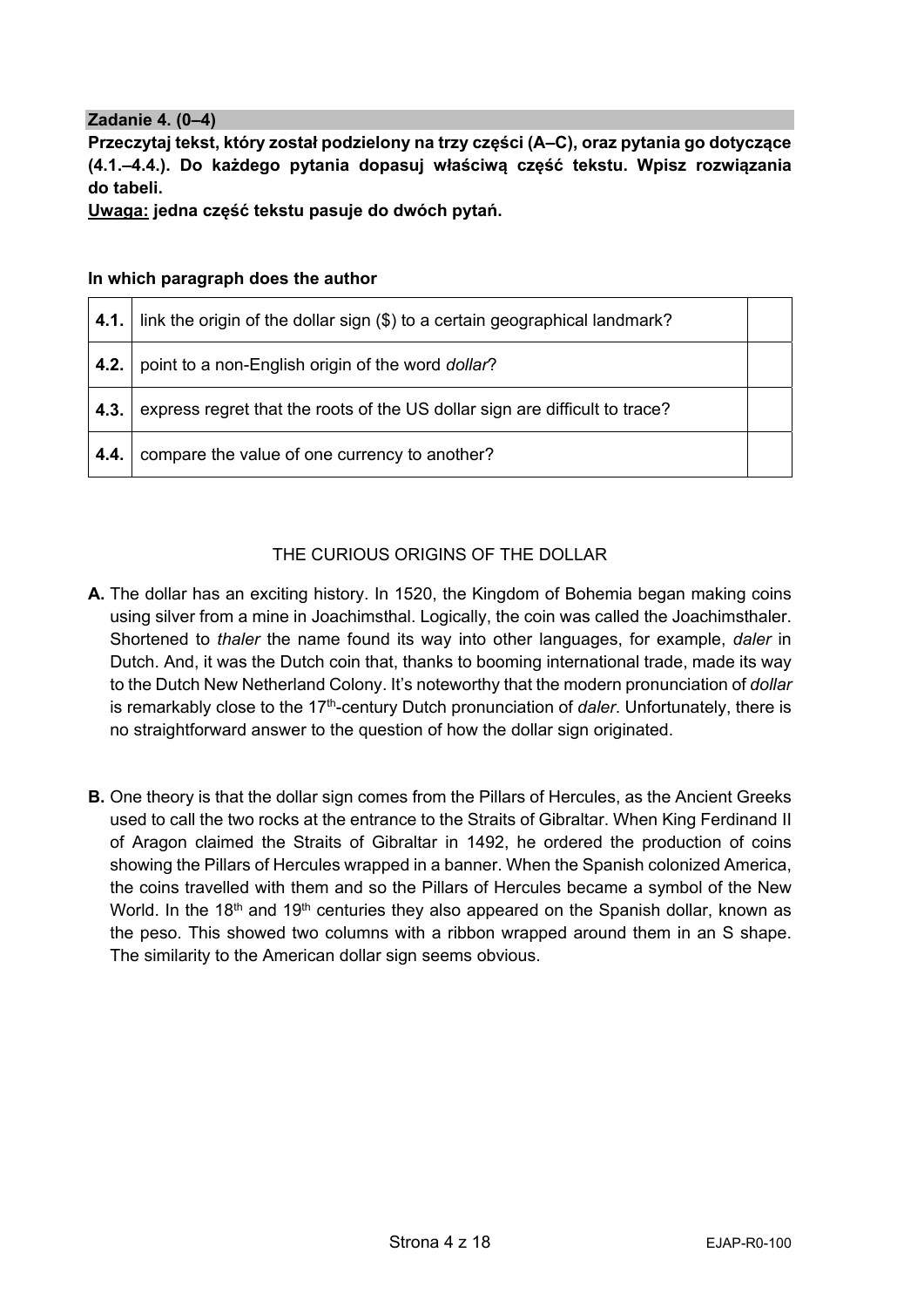C. Another widely accepted theory also involves the Spanish currency, and it goes like this: in the colonies, trade between Spanish Americans and English Americans was lively, and the Spanish peso was a legal currency in the US until 1857. The word "peso" was often abbreviated to the initial "P" with an "S" beside it. Gradually the "P" merged with the "S", then the "P" lost its curve, leaving a vertical line in the centre of the "S". A peso was more or less worth one American dollar. Since both were in circulation simultaneously, the sign might have been transferred.

adapted from www.bbc.com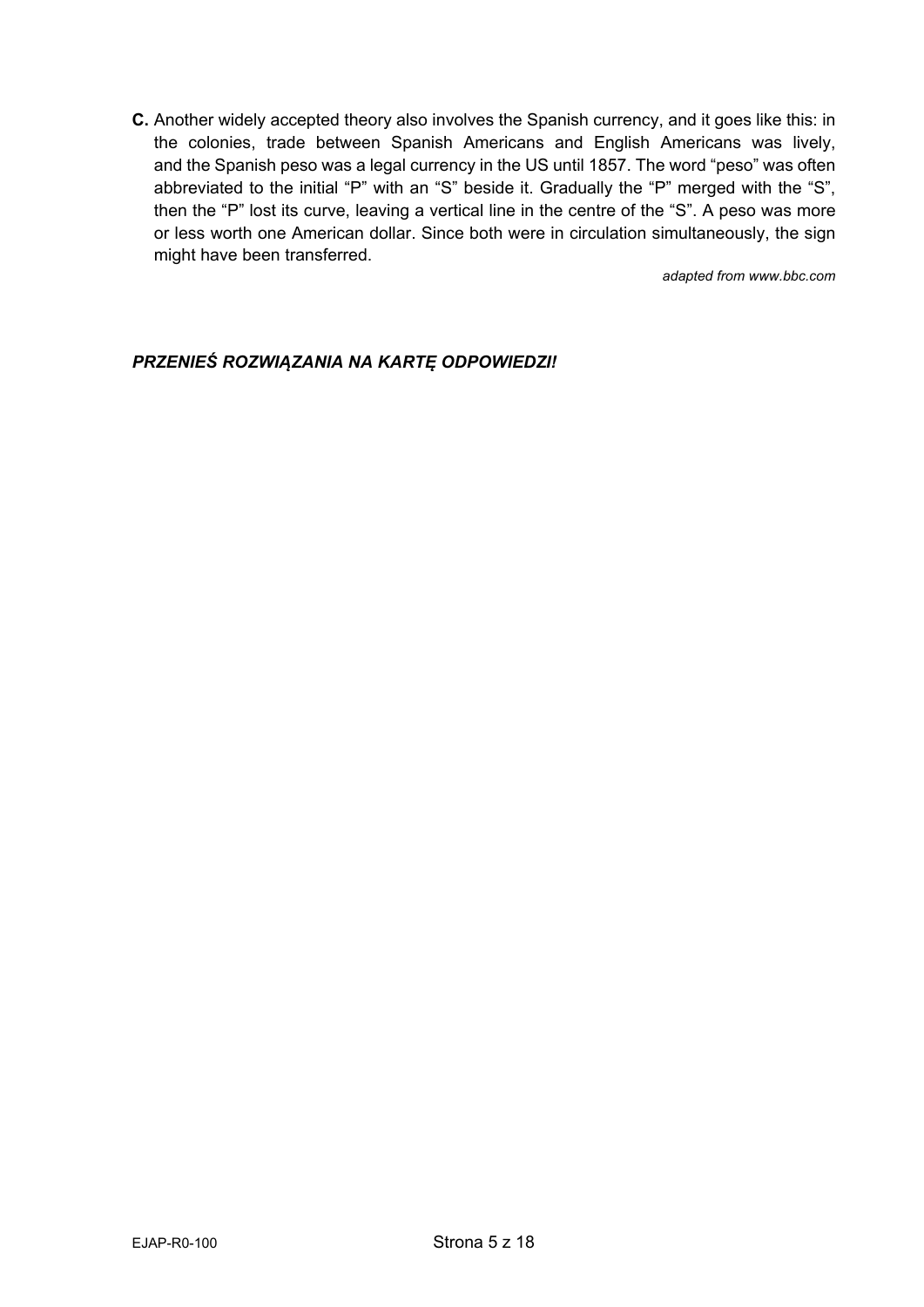#### **Zadanie 5. (0–4)**

**Przeczytaj tekst, z którego usunięto cztery zdania. Wpisz w każdą lukę (5.1.–5.4.) literę, którą oznaczono brakujące zdanie (A–E), tak aby otrzymać spójny i logiczny tekst. Uwaga: jedno zdanie zostało podane dodatkowo i nie pasuje do żadnej luki.** 

## FRUITFUL COMBINATION

The story of *banoffee pie*, an iconic British dessert with bananas, cream, toffee and a shortcrust pastry base, began in 1968 when a newly-wed couple purchased an old tea room in a 16<sup>th</sup>-century monastery building in East Sussex. **5.1.** After the most urgent tasks had been completed, the owners got down to putting the finishing touches to the interior. They called the place *The Hungry Monk*, a clear reference to its former residents.

In 1971, Nigel Mackenzie, the owner, decided a new dessert was essential on their menu. At that time Ian Dowding, the head chef, had just returned from America, so he suggested a recipe he had brought back from his trip – *Blum's coffee toffee pie*. **5.2.** \_\_\_\_\_ A few experiments with adding apples or oranges proved to be disappointing. But Mackenzie would not give up and he suggested using bananas, which was a stroke of genius. Now it was time to invent the name. Having tested a few ideas, the duo finally opted for *banoffee*, a combination of words denoting the main ingredients of the dessert – bananas and toffee.

The response from the restaurant's clients was immediate. Some rang from London before setting out to check if *banoffee* was still on the menu. **5.3.** \_\_\_\_\_\_ But it was not only numerous eateries that took advantage of *banoffee'*s fame. Supermarkets also sold their own variants, which truly appalled the creators. Meanwhile, the recipe for genuine *banoffee* appeared in a cookbook, and later the dessert gained its own entry in the *Oxford English Dictionary*.

*Banoffee* was a great success and many people thought it must be from America. Therefore, Mackenzie decided to challenge those who were questioning its origin. He offered a 10,000-pound prize to anyone who could prove *banoffee* was not British. **5.4.** \_\_\_\_\_ It said: *The Birthplace of one of the World's Favourite Puddings*. The dessert has indeed won the hearts and stomachs of thousands across the world.

*adapted from www.independent.co.uk; www.madeupinbritain.uk*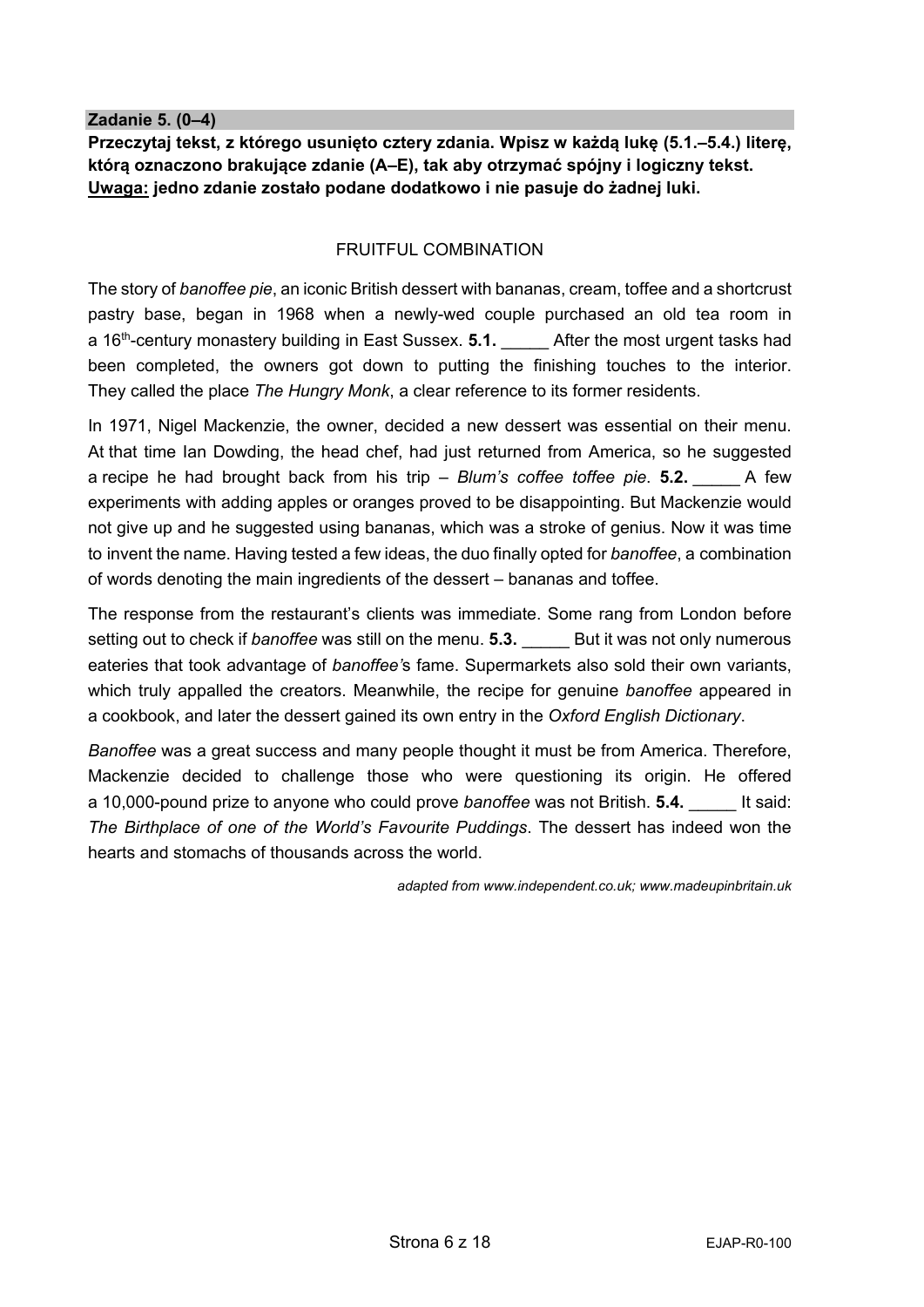- A. When no one claimed it, Mackenzie proudly put up a plaque at the restaurant's entrance.
- B. Mackenzie was enthusiastic about the new dish, but both he and his chef felt that they needed to make it distinctly their own.
- C. The chef strongly opposed this idea because he disapproved of making changes to the recipes he had come up with.
- D. People clearly loved it, so owners of other restaurants throughout the country decided to serve it as well.
- E. To convert the property into a restaurant, a number of essential changes had to be made.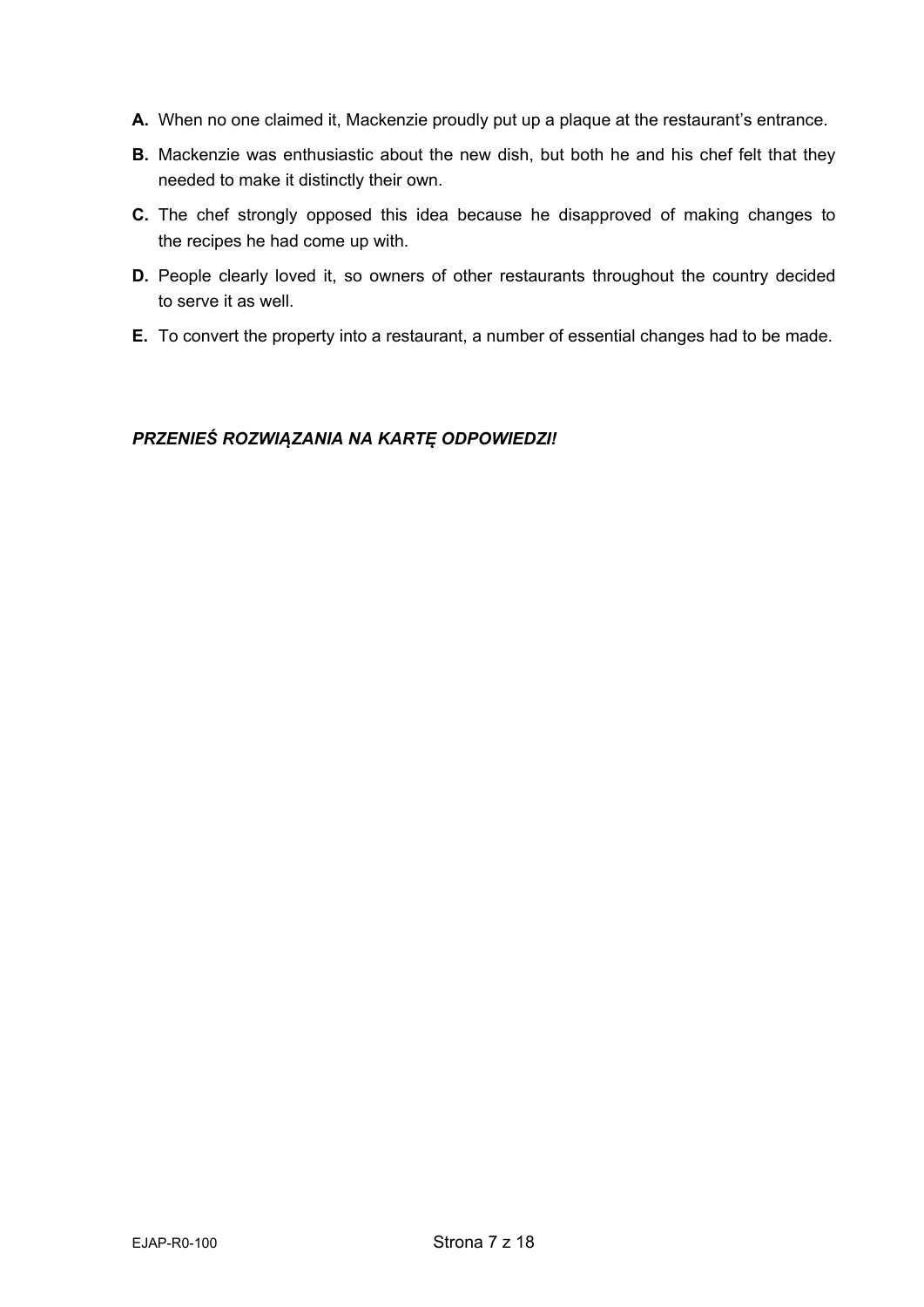**Zadanie 6. (0–5)** 

**Przeczytaj dwa teksty związane ze słynnymi fotografiami. Z podanych odpowiedzi wybierz właściwą, zgodną z treścią tekstu. Zakreśl jedną z liter: A, B, C albo D.** 

#### **Tekst 1.**

## MY FIRST ENCOUNTER WITH GORILLAS

I shall never forget the day I met gorillas for the first time. In the middle of an African forest I suddenly heard high-pitched screams in the air. They were followed by a series of sharp *pok-pok* chest-beats from a great silverback male hidden behind a dense wall of vegetation.

When I actually saw the gorillas, I froze and remained still until the echoes of the screams and chest-beats faded. The group must have been resting and sunbathing. I could distinguish a few black, furry-headed creatures staring back at me. Their bright eyes moved nervously as they attempted to determine if I was a friend or an enemy. The females looked tense. They had moved with their infants to the back of the group, leaving the silverback leader and some younger males in the foreground. Occasionally, the dominant male would rise to chest-beat in an attempt to frighten me away.

I desperately wanted to take a photo of them, so I decided to climb a tree, not one of my better talents. The tree was smooth and slippery and, no matter how hard I tried, I couldn't get more than a metre above the ground. I was as noisy as a flock of birds in the migration season so the gorillas went back and hid in the thick forest. I was about to give up when Sanwekwe, my African guide, came to my aid by giving me a mighty push upwards. He was shaking with silent laughter while I felt as helpless as a baby taking its first steps. Finally, I pulled myself up onto a branch about six metres above the ground.

By this time I assumed that the noise I had made must have frightened the gorillas onto the next mountain. But to my surprise, the entire group had returned and were watching me like front-row spectators at a circus. All that was needed to make the image complete were a few bags of popcorn and some cotton candy! All the members of the group had revealed themselves because it was obvious to them that the intruder had been distracted by tree-climbing problems, an activity they could understand. I took out my camera, and that's how probably one of the most publicized pictures of gorillas in the wild was taken. It shows a lineup of sixteen gorillas posing as if for a family photo in a back garden.

*adapted from Gorillas in the Mist by Dian Fossey*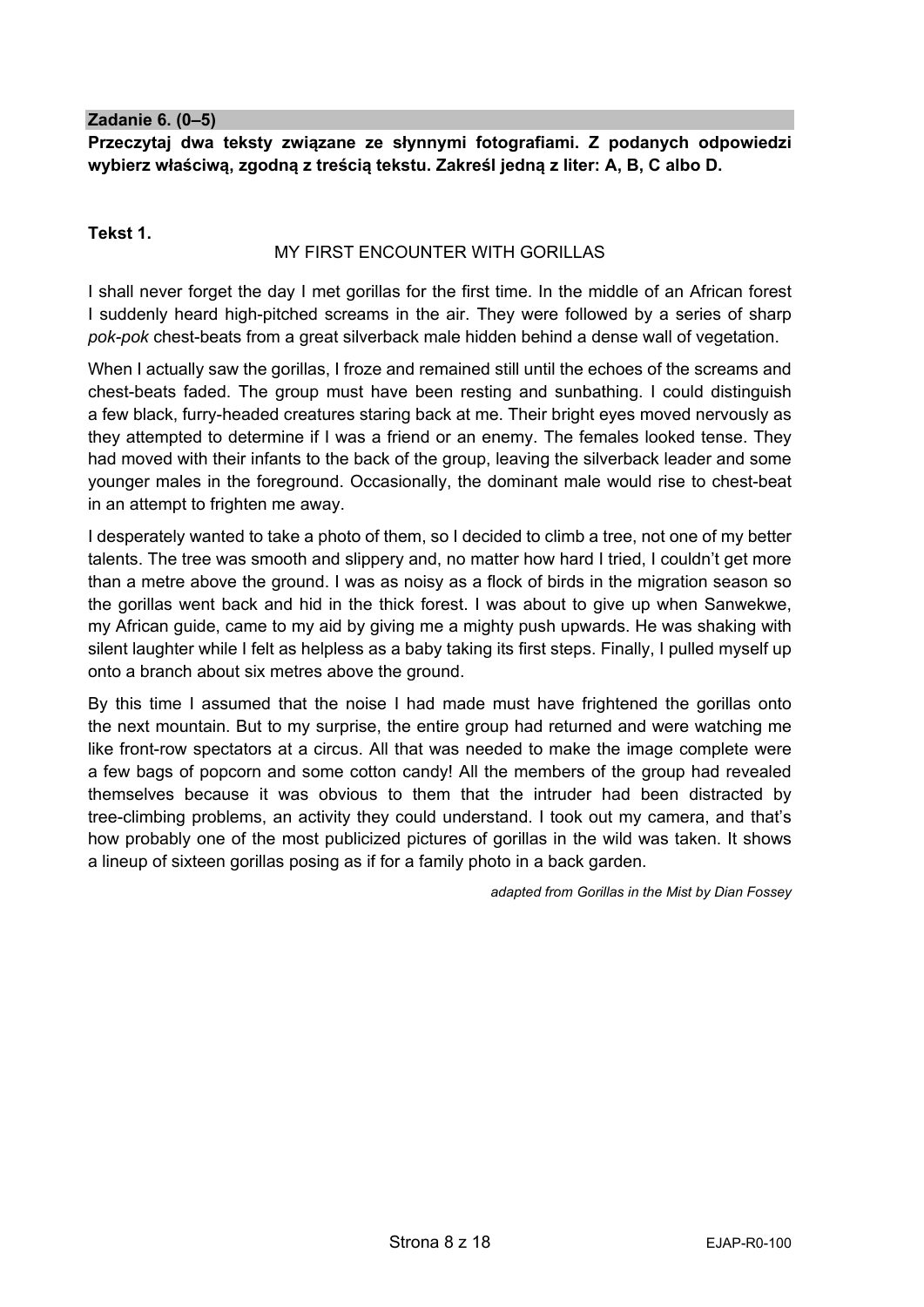## **6.1. When the author saw the gorillas for the first time,**

- **A.** they looked at her anxiously, trying to figure out her intentions.
- **B.** younger males started to make noises in order to scare her.
- **C.** she hid behind a bush to avoid being noticed by them.
- **D.** the females gathered around the dominant male.

## **6.2. The author's attempt to climb a tree**

- **A.** provoked a disapproving comment from her guide.
- **B.** was successful thanks to someone's assistance.
- **C.** encouraged the gorillas to do the same.
- **D.** made the gorillas come to her rescue.

## **6.3. Which would be the best caption for the photo the author took?**

- **A.** GORILLAS WAITING FOR A TREAT
- **B.** GORILLAS CHASING ME UP A TREE
- **C.** GORILLAS FRIGHTENED BY A CAMERA
- **D.** GORILLAS FASCINATED BY MY CLIMBING ATTEMPT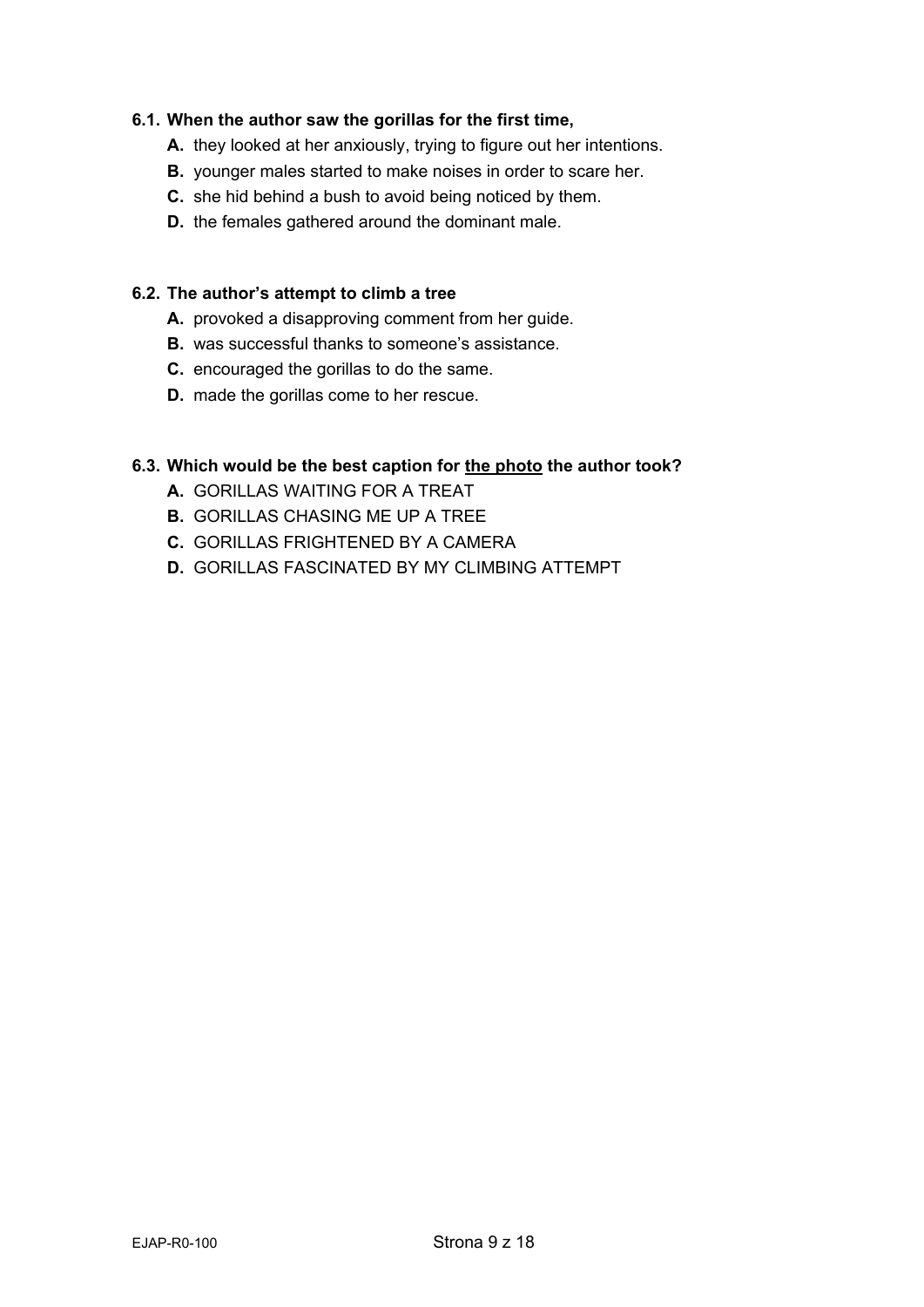## **Tekst 2.**

## THE MYSTERY OF A FAMOUS KISS SOLVED?

Immediately after President Truman announced Japan's surrender in World War II, at 7:03 p.m. on August 14, 1945, amid the crowds celebrating victory in Times Square, an American sailor shared a passionate kiss with a nurse who was passing by. Or, at least, that's how the story went.

In fact, as reported by the *New York Times* in 2010, Alfred Eisenstaedt's famous photo "The Kiss" might have been taken hours earlier. Gloria Bullard, who was in Times Square that day, claimed that she had seen the pair who were in the photograph kiss. However, in her eighties, when interviewed by the *New York Times,* she said that she had returned home on August 14 by dusk. As her house was 40 miles from Times Square, a long train ride away, she can't have been in New York as late as 7 p.m.

There were also some other doubts as to the circumstances in which the photo was taken. Online comments under the *New York Times* article pointed to a distinctive shadow that appears on one of the buildings in the photo, cast by another building, now identified as the Astor Hotel. Three academics set out to examine the length and direction of that shadow to determine the time the photo was taken. They found out that the sun must have been "at azimuth 270 degrees and at an altitude of +22.7 degrees" in order to create such a shadow. It could only have achieved that position on the day in question at 5:51 p.m., much earlier than when the victory was announced.

Although the scientists' detective work didn't solve the mystery of the kissing couple's identity, it helped to eliminate dozens of people who had claimed to have been in the photo. The photographer himself had tried to establish the couple's identity, and in 1979, he announced that he had found the long-lost nurse. For the next thirty years, Edith Shain was thought to be the woman in the photo. But Eisenstaedt's attempts to determine the sailor's identity failed. It was Lawrence Verria and George Galdorisi who provided ultimate proof of the identity of the couple in their book *The Kissing Sailor*. They identified the man in the photo as George Mendonsa and excluded Edith Shain as the nurse he kissed. They concluded without any doubt that the woman was Greta Zimmer, a dental assistant from Queens. Why did Edith Shain claim to be the nurse who was kissed? It's hard to say. The most credible explanation is simply that she wanted her moment in the limelight. Can we be sure that the last word about the mysterious photo has been said?

*adapted from www.history.com*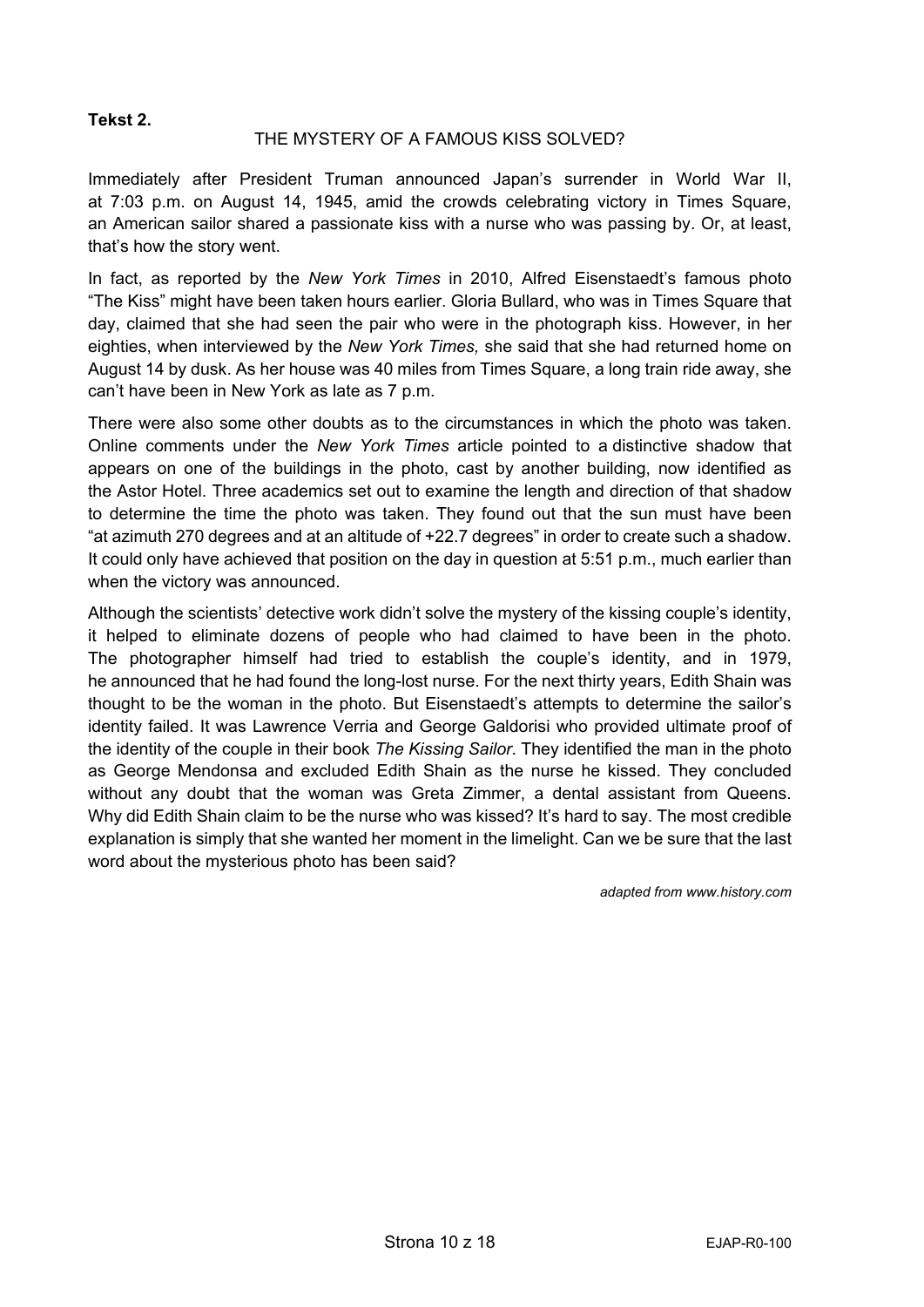## **6.4. The exact time Eisenstaedt took the photo was established based on**

- **A.** an eye-witness account of the event.
- **B.** online comments posted under an article.
- **C.** a scientific analysis of a shadow visible in the photo.
- **D.** research into several articles published in the *New York Times*.

## **6.5. Which of the following is stated in the text as an opinion, and not a fact?**

- **A.** Gloria Bullard can't have been in Times Square when the victory was announced.
- **B.** The true identity of the couple in the photograph was revealed in a book.
- **C.** Many people claimed to have been the couple that was photographed.
- **D.** Edith Shain pretended to have been the nurse in the photo to draw attention to herself.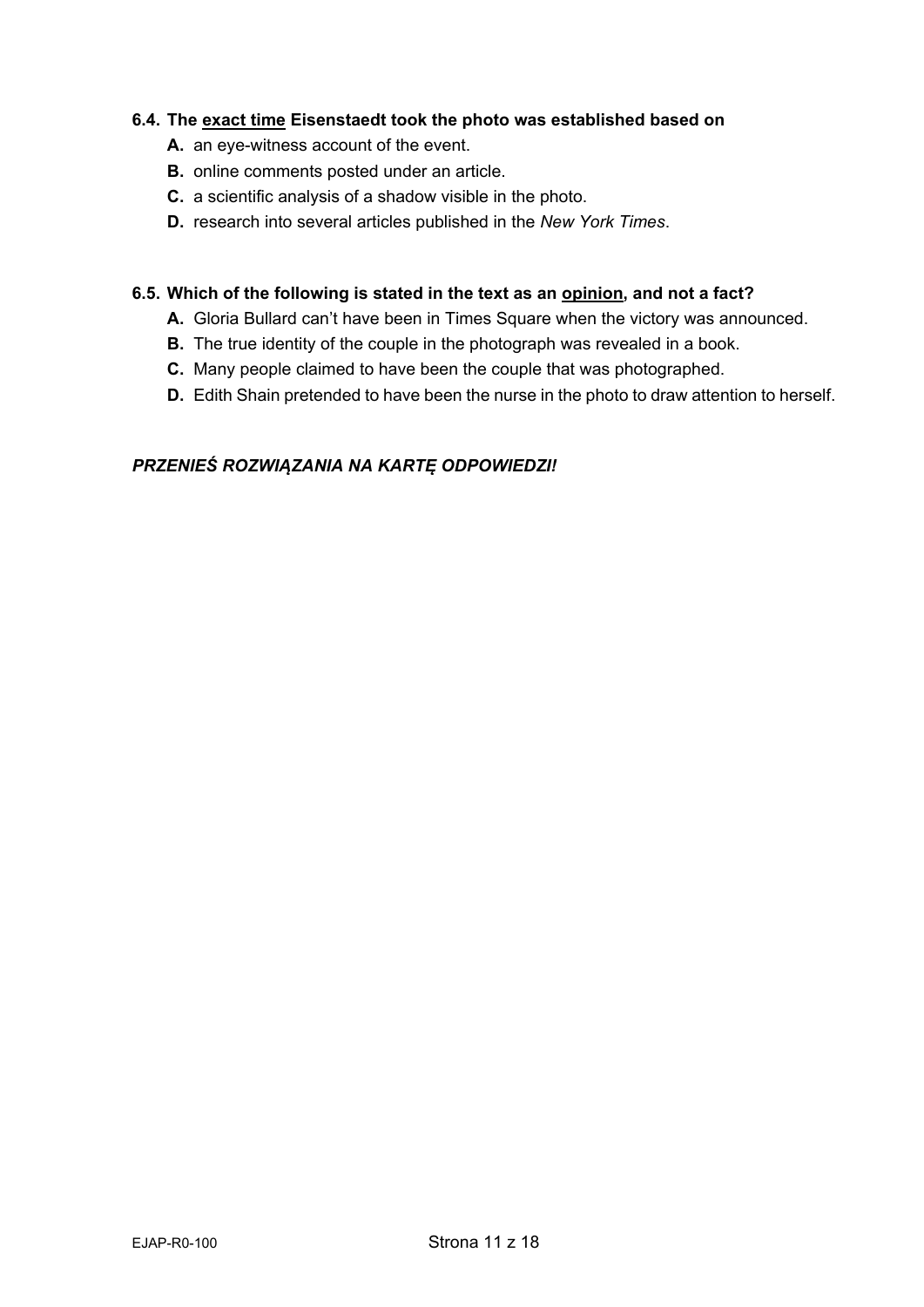**Zadanie 7. (0–4)**

# **Przeczytaj tekst. Z podanych odpowiedzi wybierz właściwą, tak aby otrzymać logiczny i gramatycznie poprawny tekst. Zakreśl jedną z liter: A, B, C albo D.**

## ALDWYCH STATION

There are many disused tube stations in London, of which Aldwych Station is the most well-known. It was designed by Leslie Green, a famous English architect.

Before the station opened in 1907, its construction 7.1. **Lack two years. From the very** beginning the passenger numbers were not very high, yet the station **7.2.** \_\_\_\_\_ importance for a different reason. During the Second World War its platform was used as emergency storage for museum treasures and as an air raid shelter. After the war, the original **7.3.** \_\_\_\_\_ of the station was restored, but low passenger numbers led to its closure in 1994. Now it is a site of historic significance and because of this, the *London Transport Museum* organizes sightseeing tours there.

The station plays one more role. It has become a popular filming location. Observant film audiences can recognize the station in productions such as *The Patriot Games* or *Atonement*. It is worth mentioning that some of the posters on its platform are not old, but are made **7.4.** old for filming purposes.

*adapted from www.tripsavvy.com*

| 7.3. |                    |
|------|--------------------|
|      | A. reason          |
|      | <b>B.</b> function |
|      | C. target          |
|      | <b>D.</b> meaning  |
|      |                    |

**7.2.** 

**7.1.** 

- **A.** grew **B.** added **C.** gained
- **D.** improved

**A.** has been taking

**B.** had taken **C.** was taking **D.** was taken

- **7.4.** 
	- **A.** to look
	- **B.** have looked
	- **C.** looking
	- **D.** to looking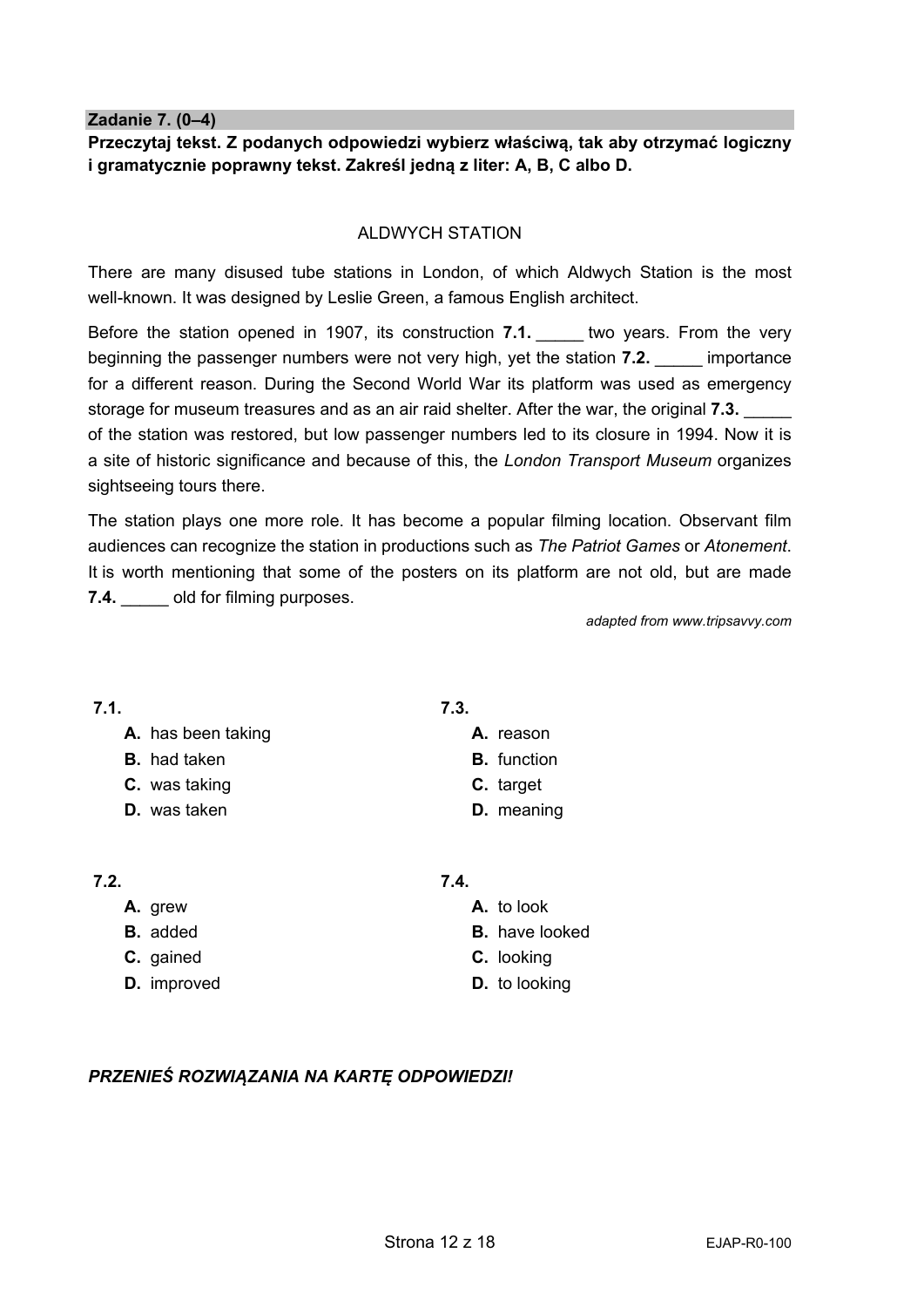**Zadanie 8. (0–4)** 

**Przeczytaj tekst. Uzupełnij każdą lukę (8.1.–8.4.) jednym wyrazem, tak aby powstał spójny i logiczny tekst. Wymagana jest pełna poprawność gramatyczna i ortograficzna wpisywanych wyrazów.**

#### AN UNCONVENTIONAL PAINTER

One day, a boy saw a man climb over the wall of his neighbour's garden to steal some fruit. He quickly went home and drew a likeness of the thief. The moment his father heard the story and saw the picture, he took it to the authorities. It 8.1. **\_\_\_\_\_\_\_\_\_\_\_\_\_\_\_\_\_\_\_\_\_\_\_\_** out to be very useful since the thief was soon caught. The boy was Thomas Gainsborough, who grew up to be one of England's most famous  $18<sup>th</sup>$ -century painters, known both **8.2.** \_\_\_\_\_\_\_\_\_\_\_\_\_\_\_\_\_\_\_\_\_\_\_\_\_\_\_ the mastery of his craft and his unconventional methods. He painted in semi-darkness, and sitters for portraits claimed that 8.3. **8.3. and Talk Constructs** they nor their portraits were visible. When painting a landscape, he did not go outside, but constructed models from cork and coal, sand, moss, and other materials. Yet, 8.4. **All and struck and other materials.** Yet, 8.4. practice, Thomas Gainsborough produced some of the most poetic paintings imaginable. *adapted from www.spectator.co.uk*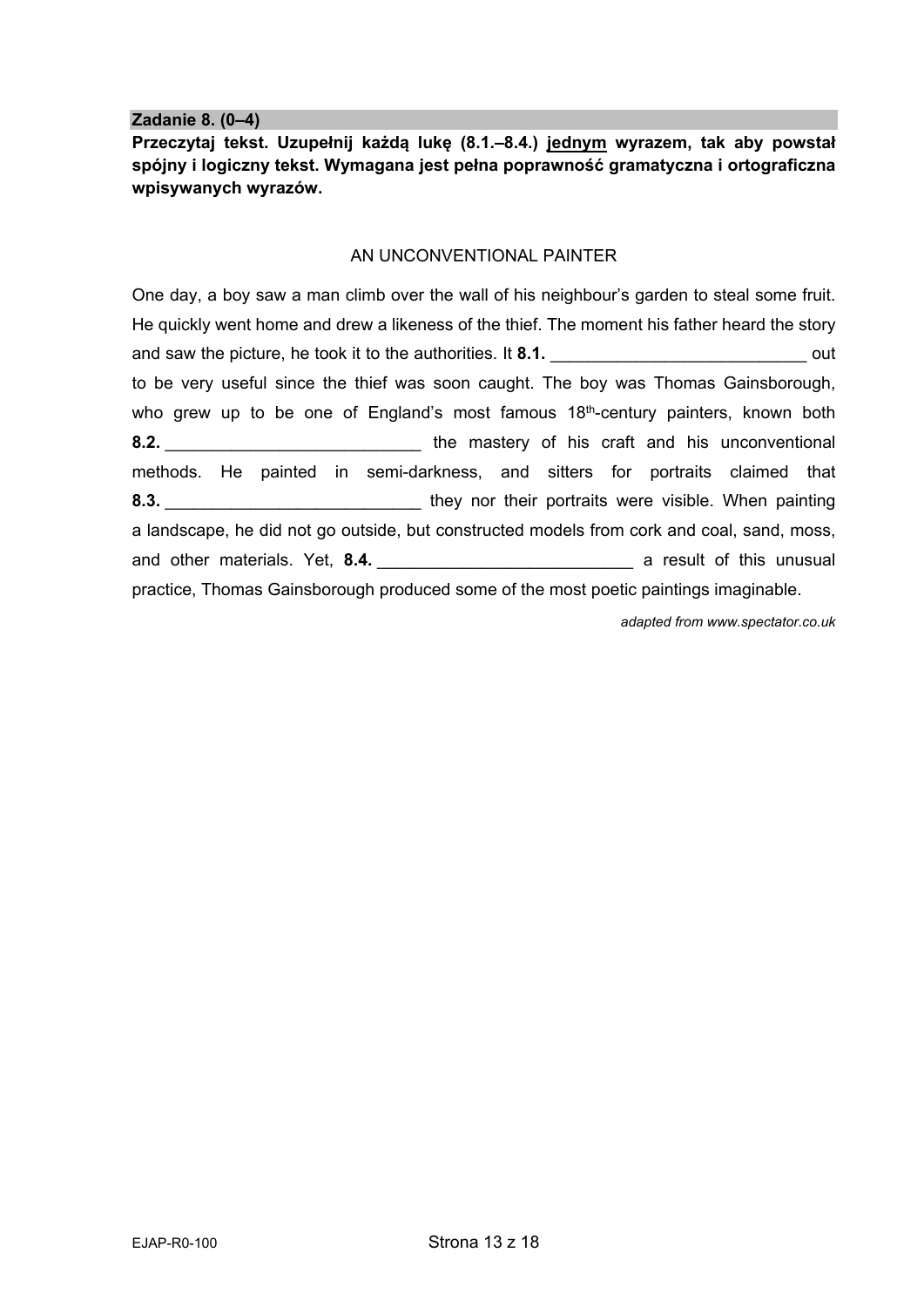## **Zadanie 9. (0–4)**

**Uzupełnij zdania 9.1.–9.4., wykorzystując podane w nawiasach wyrazy w odpowiedniej formie. Nie należy zmieniać kolejności podanych wyrazów, trzeba natomiast – jeśli jest to konieczne – dodać inne wyrazy, tak aby otrzymać logiczne i gramatycznie poprawne zdania. Wymagana jest pełna poprawność ortograficzna wpisywanych fragmentów zdań.** 

**Uwaga: w każdą lukę możesz wpisać maksymalnie cztery wyrazy, wliczając w to wyrazy już podane.** 

| 9.1. Unfortunately, the accident prevented (he / complete) _____________________       |  |  |  |  |  |  |
|----------------------------------------------------------------------------------------|--|--|--|--|--|--|
|                                                                                        |  |  |  |  |  |  |
|                                                                                        |  |  |  |  |  |  |
|                                                                                        |  |  |  |  |  |  |
|                                                                                        |  |  |  |  |  |  |
| parcel of the three? I'll take the two smaller ones.                                   |  |  |  |  |  |  |
|                                                                                        |  |  |  |  |  |  |
|                                                                                        |  |  |  |  |  |  |
| 9.3. Don't worry too much (other people / opinion) _____________________________       |  |  |  |  |  |  |
|                                                                                        |  |  |  |  |  |  |
|                                                                                        |  |  |  |  |  |  |
|                                                                                        |  |  |  |  |  |  |
|                                                                                        |  |  |  |  |  |  |
| <b>9.4.</b> People who attended the meeting (be / unable / download) _________________ |  |  |  |  |  |  |
|                                                                                        |  |  |  |  |  |  |

of the poor Internet connection.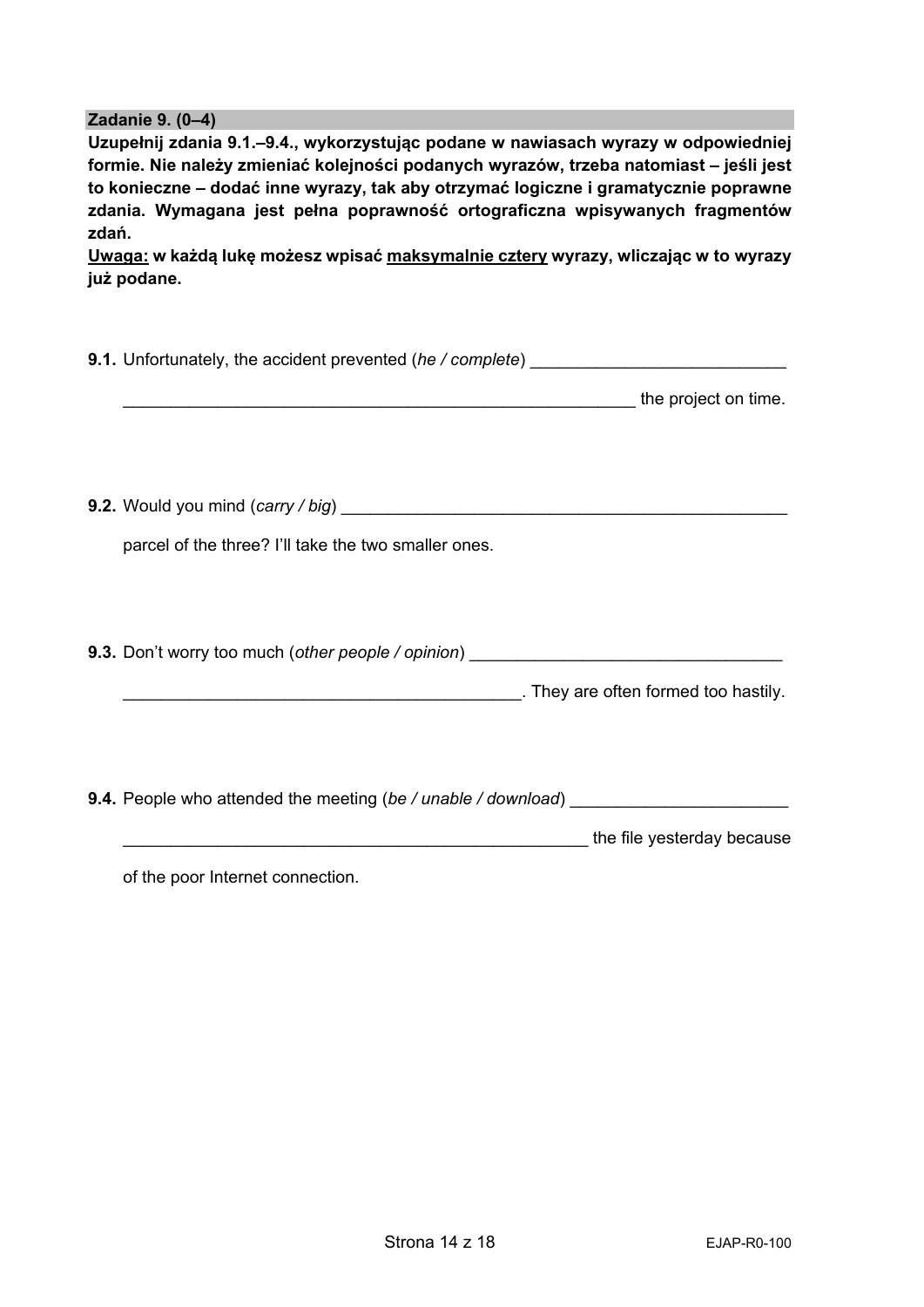Zadanie 10. (0-13)

Wypowiedz się na jeden z poniższych tematów. Wypowiedź powinna zawierać od 200 do 250 wyrazów i spełniać wszystkie wymogi typowe dla formy wskazanej w poleceniu. Zaznacz temat wybrany przez Ciebie, zakreślając jego numer.

- 1. Niektórzy rodzice dają nastolatkom kieszonkowe za wykonywanie obowiązków domowych. Napisz rozprawkę, w której przedstawisz dobre i złe strony takiego rozwiązania.
- 2. Wiele osób marzy o odbyciu podróży dookoła świata. Napisz artykuł, w którym przedstawisz korzyści wynikające z realizacji takiego marzenia oraz udzielisz rad, jak należy się do takiej podróży przygotować.

# **CZYSTOPIS**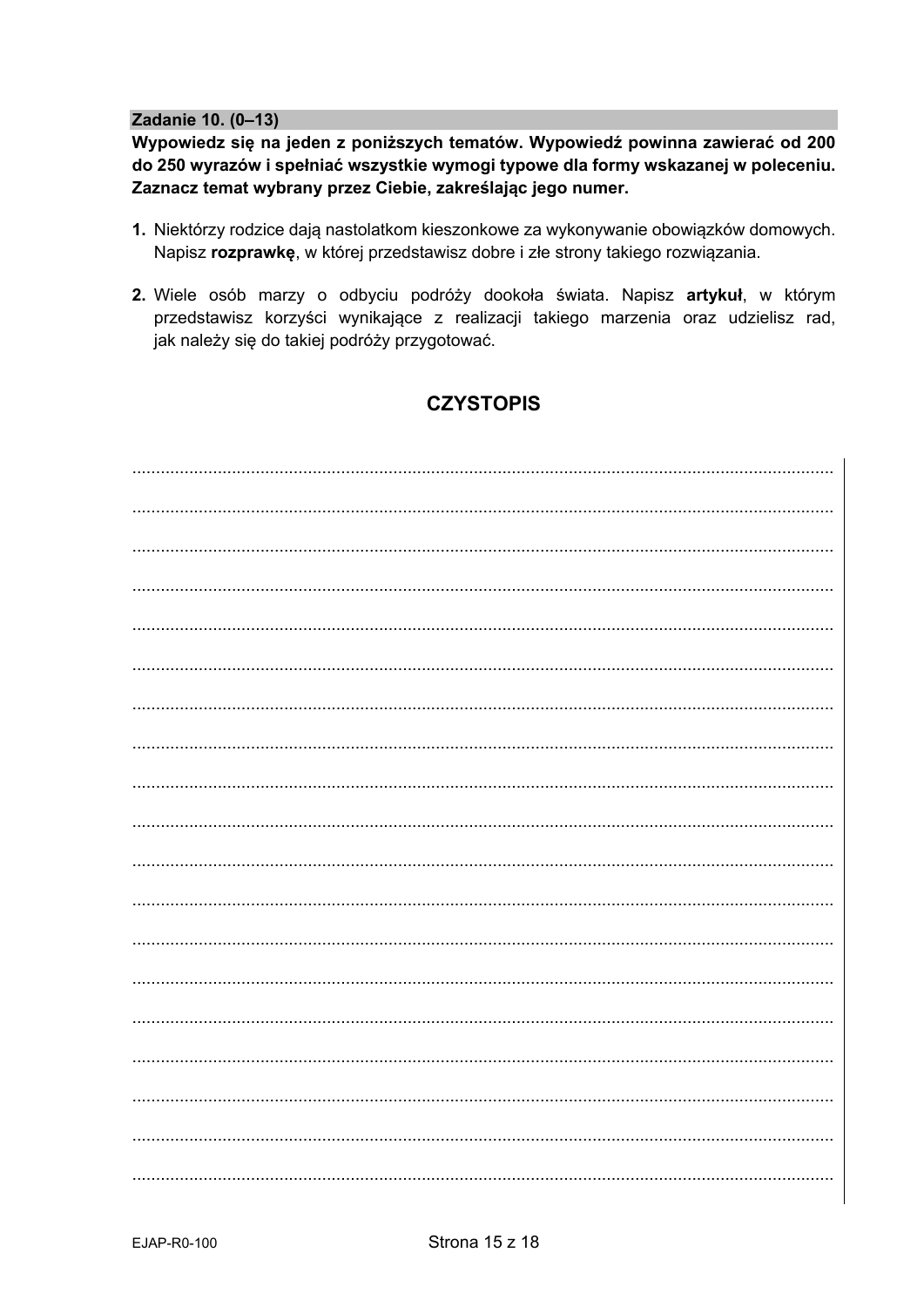| $\cdots$ |
|----------|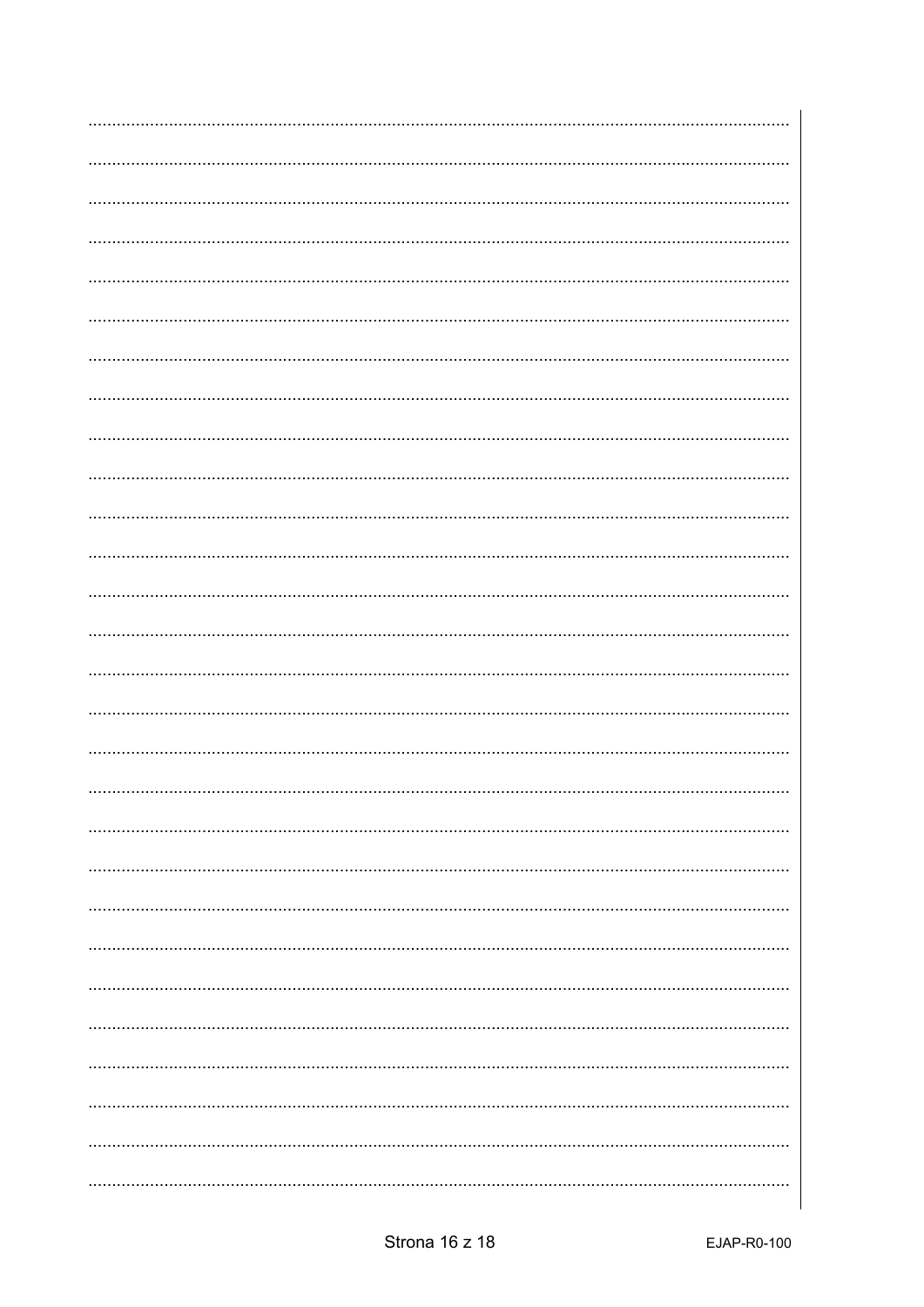| Zgodność z poleceniem                           |                         |   |                |   |  | Spójność<br>i logika | <b>Zakres</b><br>środków<br>językowych | Poprawność<br>środków<br>językowych | <b>RAZEM</b> |                 |                 |  |
|-------------------------------------------------|-------------------------|---|----------------|---|--|----------------------|----------------------------------------|-------------------------------------|--------------|-----------------|-----------------|--|
|                                                 | $0 - 1 - 2 - 3 - 4 - 5$ |   |                |   |  |                      |                                        |                                     | $0 - 1 - 2$  | $0 - 1 - 2 - 3$ | $0 - 1 - 2 - 3$ |  |
| Elementy formy (0-1)<br>Elementy treści (0-1-2) |                         |   |                |   |  |                      |                                        |                                     |              |                 |                 |  |
|                                                 | 2                       | 3 | $\overline{4}$ | 5 |  | 2                    | 3                                      | 4                                   |              |                 |                 |  |
|                                                 |                         |   |                |   |  |                      |                                        |                                     |              |                 |                 |  |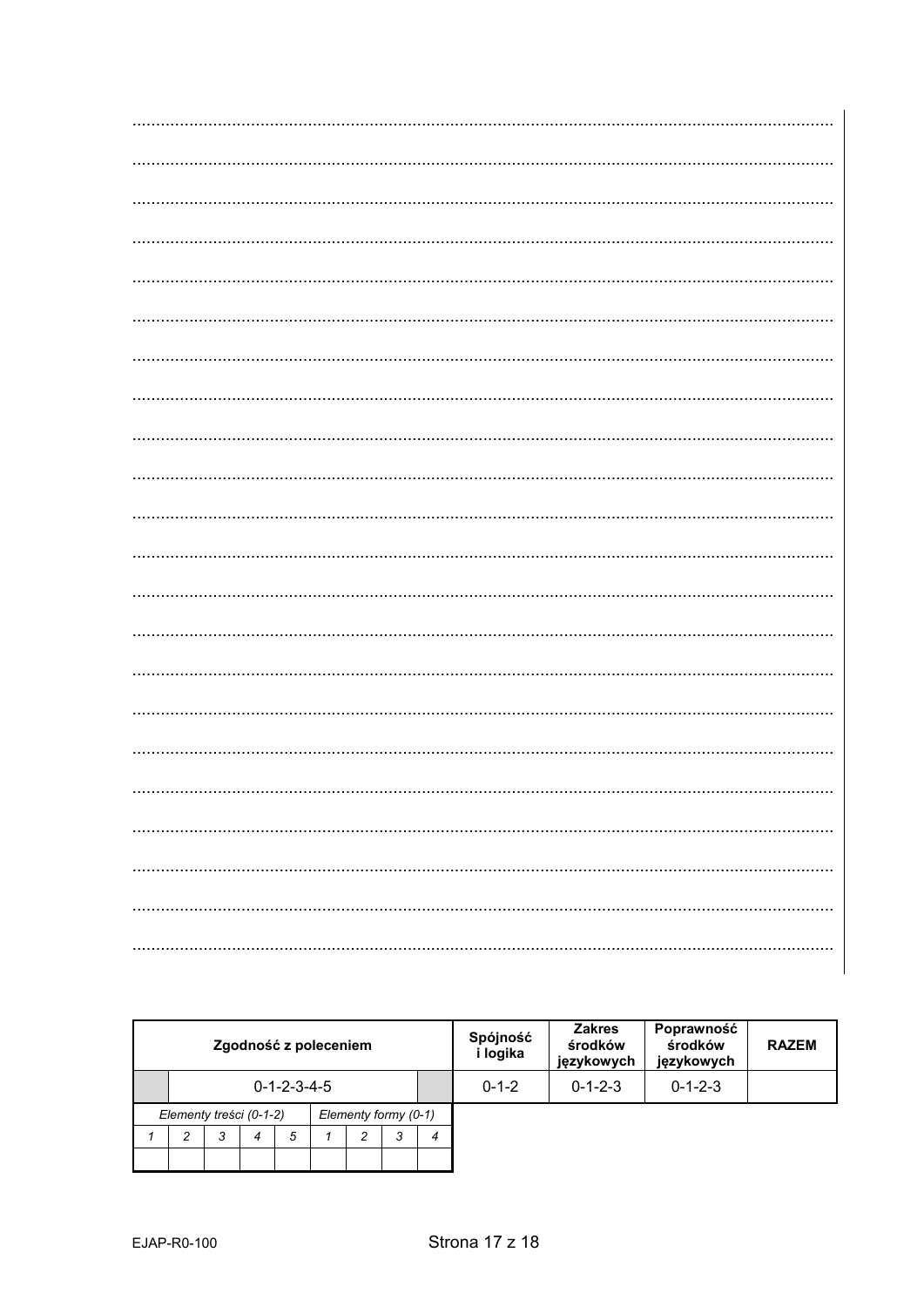**BRUDNOPIS (***nie podlega ocenie***)**